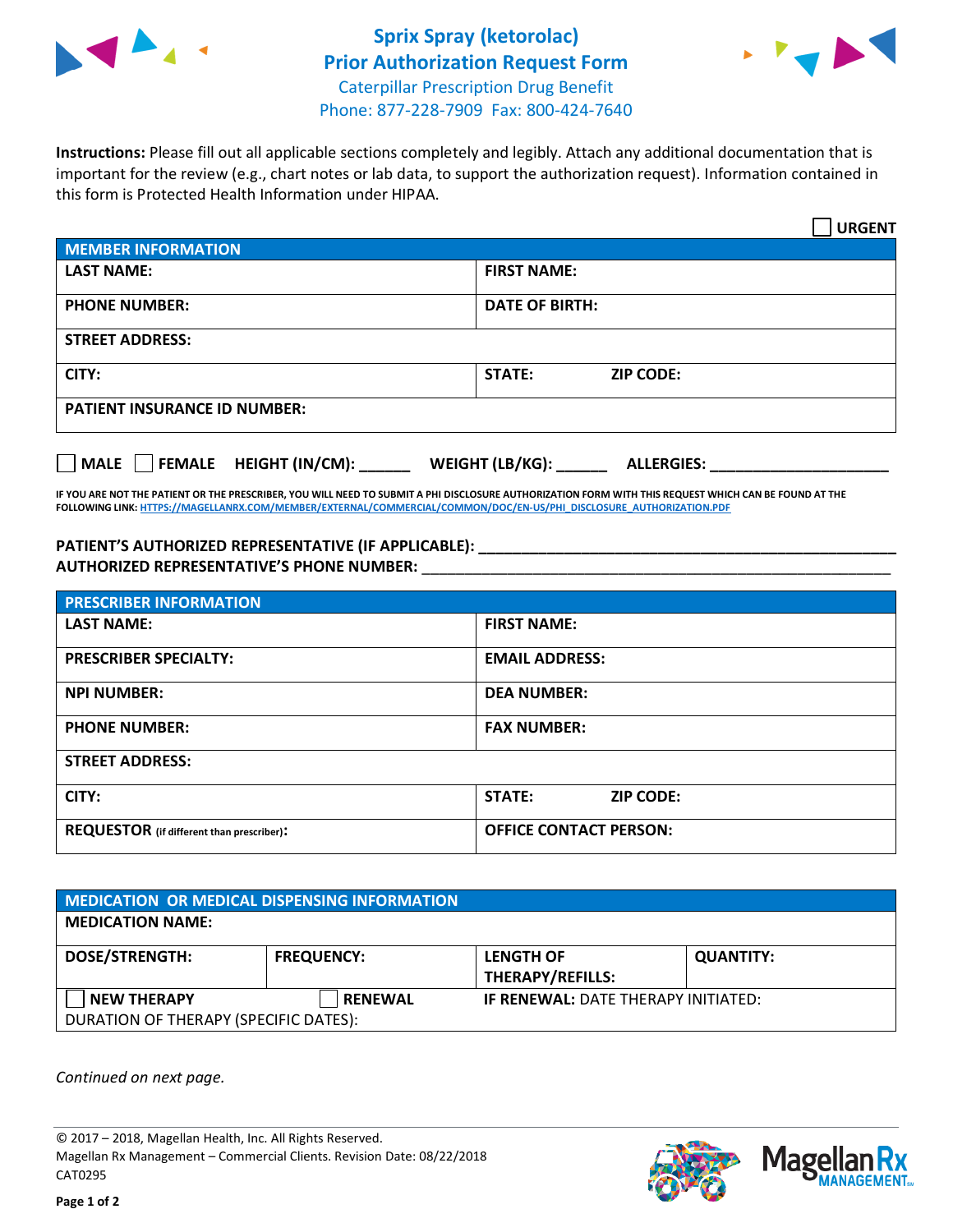



| <b>MEMBER'S LAST NAME:</b> NAME                                                                                                                                                                                                                                                                                                                                                                                                                                                                                                | <b>MEMBER'S FIRST NAME:</b>                                                                                          |                                           |  |  |
|--------------------------------------------------------------------------------------------------------------------------------------------------------------------------------------------------------------------------------------------------------------------------------------------------------------------------------------------------------------------------------------------------------------------------------------------------------------------------------------------------------------------------------|----------------------------------------------------------------------------------------------------------------------|-------------------------------------------|--|--|
|                                                                                                                                                                                                                                                                                                                                                                                                                                                                                                                                | 1. HAS THE PATIENT TRIED ANY OTHER MEDICATIONS FOR THIS CONDITION?                                                   | <b>NO</b><br>YES (if yes, complete below) |  |  |
| <b>MEDICATION/THERAPY (SPECIFY</b>                                                                                                                                                                                                                                                                                                                                                                                                                                                                                             | <b>DURATION OF THERAPY (SPECIFY</b>                                                                                  | <b>RESPONSE/REASON FOR</b>                |  |  |
| DRUG NAME AND DOSAGE):                                                                                                                                                                                                                                                                                                                                                                                                                                                                                                         | DATES):                                                                                                              | <b>FAILURE/ALLERGY:</b>                   |  |  |
|                                                                                                                                                                                                                                                                                                                                                                                                                                                                                                                                |                                                                                                                      |                                           |  |  |
|                                                                                                                                                                                                                                                                                                                                                                                                                                                                                                                                |                                                                                                                      |                                           |  |  |
| <b>2. LIST DIAGNOSES:</b>                                                                                                                                                                                                                                                                                                                                                                                                                                                                                                      |                                                                                                                      | ICD-10:                                   |  |  |
| □                                                                                                                                                                                                                                                                                                                                                                                                                                                                                                                              |                                                                                                                      |                                           |  |  |
| □ Other diagnosis: ____________________ICD-10__________________________________                                                                                                                                                                                                                                                                                                                                                                                                                                                |                                                                                                                      |                                           |  |  |
|                                                                                                                                                                                                                                                                                                                                                                                                                                                                                                                                | 3. REQUIRED CLINICAL INFORMATION: PLEASE PROVIDE ALL RELEVANT CLINICAL INFORMATION TO SUPPORT A                      |                                           |  |  |
| PRIOR AUTHORIZATION.                                                                                                                                                                                                                                                                                                                                                                                                                                                                                                           |                                                                                                                      |                                           |  |  |
| <b>Clinical Information:</b>                                                                                                                                                                                                                                                                                                                                                                                                                                                                                                   |                                                                                                                      |                                           |  |  |
| Has the patient had gastric bypass surgery? $\Box$ Yes $\Box$ No                                                                                                                                                                                                                                                                                                                                                                                                                                                               |                                                                                                                      |                                           |  |  |
| Does the patient have enteral tube feedings? $\Box$ Yes $\Box$ No                                                                                                                                                                                                                                                                                                                                                                                                                                                              |                                                                                                                      |                                           |  |  |
|                                                                                                                                                                                                                                                                                                                                                                                                                                                                                                                                |                                                                                                                      |                                           |  |  |
| Does the patient have difficulty swallowing? $\Box$ Yes $\Box$ No                                                                                                                                                                                                                                                                                                                                                                                                                                                              |                                                                                                                      |                                           |  |  |
|                                                                                                                                                                                                                                                                                                                                                                                                                                                                                                                                |                                                                                                                      |                                           |  |  |
| Is the patient currently taking other oral tablets or capsules? $\Box$ Yes $\Box$ No                                                                                                                                                                                                                                                                                                                                                                                                                                           |                                                                                                                      |                                           |  |  |
| Are there any other comments, diagnoses, symptoms, medications tried or failed, and/or any other information the<br>physician feels is important to this review?                                                                                                                                                                                                                                                                                                                                                               |                                                                                                                      |                                           |  |  |
|                                                                                                                                                                                                                                                                                                                                                                                                                                                                                                                                |                                                                                                                      |                                           |  |  |
|                                                                                                                                                                                                                                                                                                                                                                                                                                                                                                                                |                                                                                                                      |                                           |  |  |
|                                                                                                                                                                                                                                                                                                                                                                                                                                                                                                                                | Please note: Not all drugs/diagnosis are covered on all plans. This request may be denied unless all required        |                                           |  |  |
| information is received.                                                                                                                                                                                                                                                                                                                                                                                                                                                                                                       |                                                                                                                      |                                           |  |  |
| ATTESTATION: I attest the information provided is true and accurate to the best of my knowledge. I understand that                                                                                                                                                                                                                                                                                                                                                                                                             |                                                                                                                      |                                           |  |  |
| the Health Plan, insurer, Medical Group or its designees may perform a routine audit and request the medical<br>information necessary to verify the accuracy of the information reported on this form.                                                                                                                                                                                                                                                                                                                         |                                                                                                                      |                                           |  |  |
|                                                                                                                                                                                                                                                                                                                                                                                                                                                                                                                                |                                                                                                                      |                                           |  |  |
| Prescriber Signature or Electronic I.D. Verification:                                                                                                                                                                                                                                                                                                                                                                                                                                                                          | <u> 1980 - Jan Barbara Barbara, manazarta da kasas da kasas da kasas da kasas da kasas da kasas da kasas da kasa</u> | Date:                                     |  |  |
| <b>CONFIDENTIALITY NOTICE:</b> The documents accompanying this transmission contain confidential health information that is legally privileged. If<br>you are not the intended recipient, you are hereby notified that any disclosure, copying, distribution, or action taken in reliance on the contents<br>of these documents is strictly prohibited. If you have received this information in error, please notify the sender immediately (via return FAX)<br>and arrange for the return or destruction of these documents. |                                                                                                                      |                                           |  |  |
|                                                                                                                                                                                                                                                                                                                                                                                                                                                                                                                                |                                                                                                                      |                                           |  |  |
| <b>FAX THIS FORM TO: 800-424-7640</b>                                                                                                                                                                                                                                                                                                                                                                                                                                                                                          |                                                                                                                      |                                           |  |  |
| MAIL REQUESTS TO: Magellan Rx Management Prior Authorization Program; c/o Magellan Health, Inc.                                                                                                                                                                                                                                                                                                                                                                                                                                |                                                                                                                      |                                           |  |  |
| 4801 E. Washington Street, Phoenix, AZ 85034                                                                                                                                                                                                                                                                                                                                                                                                                                                                                   |                                                                                                                      |                                           |  |  |
| Phone: 877-228-7909                                                                                                                                                                                                                                                                                                                                                                                                                                                                                                            |                                                                                                                      |                                           |  |  |
|                                                                                                                                                                                                                                                                                                                                                                                                                                                                                                                                |                                                                                                                      |                                           |  |  |

© 2017 – 2018, Magellan Health, Inc. All Rights Reserved. Magellan Rx Management – Commercial Clients. Revision Date: 08/22/2018 CAT0295